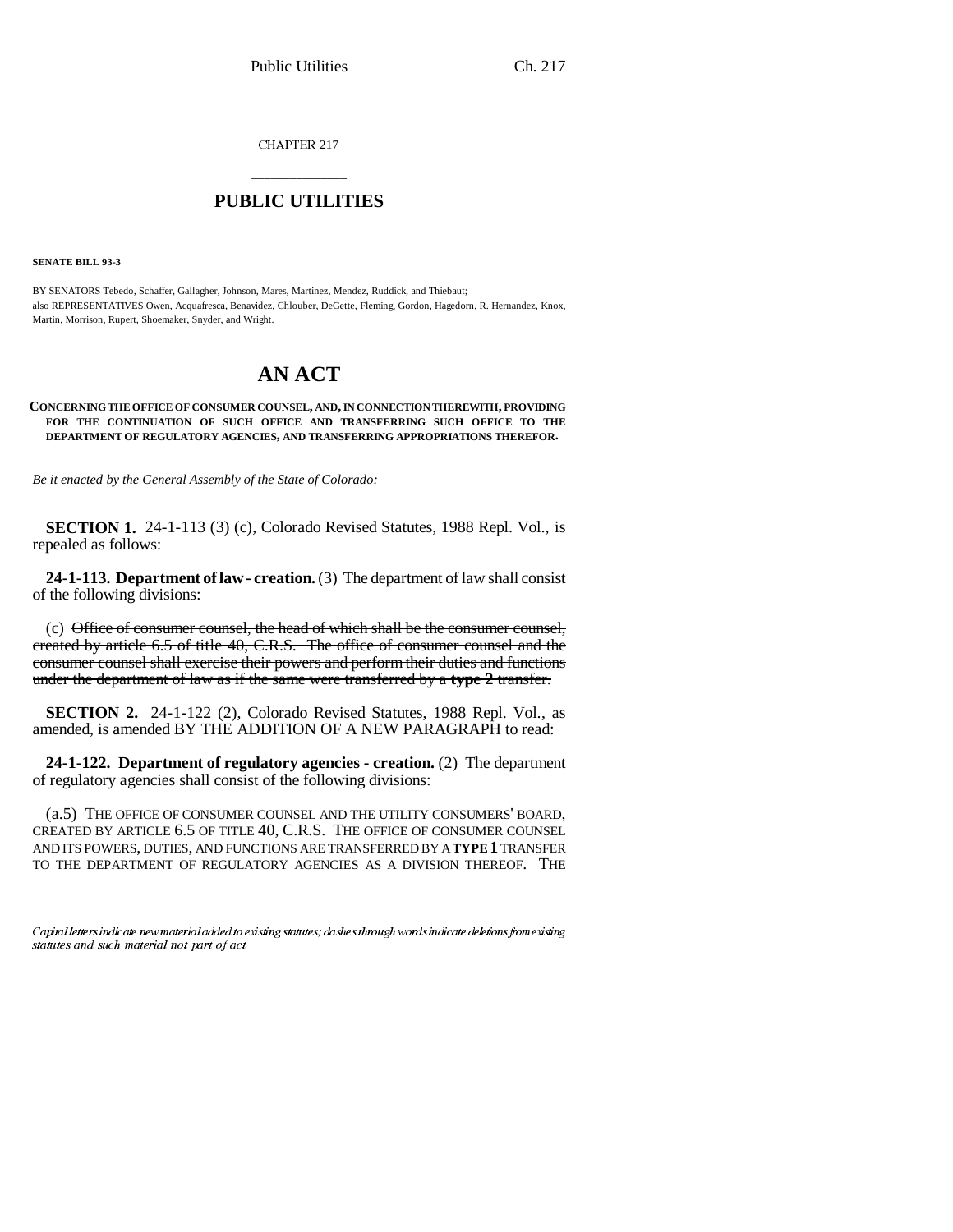## Ch. 217 Public Utilities

UTILITY CONSUMERS' BOARD SHALL EXERCISE ITS POWERS AND PERFORM ITS DUTIES AND FUNCTIONS UNDER THE DEPARTMENT AS IF THE SAME WERE TRANSFERRED TO THE DEPARTMENT BY A **TYPE 1** TRANSFER AND ALLOCATED TO THE OFFICE OF CONSUMER COUNSEL.

**SECTION 3.** 24-31-102 (1) (c), Colorado Revised Statutes, 1988 Repl. Vol., is repealed as follows:

**24-31-102. Offices and divisions.** (1) The department of law, the chief executive officer of which shall be the attorney general, shall consist of the following offices, boards, and divisions:

(c) The office of consumer counsel, including the consumer counsel, created by article 6.5 of title 40, C.R.S.

**SECTION 4.** 40-6.5-102, Colorado Revised Statutes, 1984 Repl. Vol., is amended to read:

**40-6.5-102. Office of consumer counsel - creation - appointment - attorney general to represent.** (1) There is hereby created, as a division within the department of  $\frac{1}{2}$  REGULATORY AGENCIES, the office of consumer counsel, the head of which shall be the consumer counsel, who shall be appointed by the attorney general EXECUTIVE DIRECTOR OF THE DEPARTMENT OF REGULATORY AGENCIES pursuant to section 13 of article XII of the state constitution.

(2) (a) The office of consumer counsel  $\theta$  and the consumer counsel shall exercise their ITS powers and perform their ITS duties and functions specified in this article under the department of law and the attorney general REGULATORY AGENCIES as if the same were transferred to the department by a **type 2 1** transfer, as such transfer is defined in the "Administrative Organization Act of 1968", article 1 of title 24, C.R.S.

(b) (I) ON JULY 1, 1993, ALL EMPLOYEES OF THE OFFICE OF CONSUMER COUNSEL, EXCEPT FOR THOSE EMPLOYEES WHO ARE ATTORNEYS AT LAW SERVING AS ASSISTANT ATTORNEYS GENERAL OR SUPPORT STAFF TO SUCH ATTORNEYS, WHOSE PRINCIPAL DUTIES ARE CONCERNED WITH THE DUTIES AND FUNCTIONS TRANSFERRED TO THE OFFICE OF CONSUMER COUNSEL IN THE DEPARTMENT OF REGULATORY AGENCIES PURSUANT TO PARAGRAPH (a) OF THIS SUBSECTION (2) AND WHOSE EMPLOYMENT IN THE OFFICE OF CONSUMER COUNSEL IS DEEMED NECESSARY BY THE EXECUTIVE DIRECTOR OF THE DEPARTMENT OF REGULATORY AGENCIES TO CARRY OUT THE PURPOSES OF THIS ARTICLE SHALL BE TRANSFERRED TO THE OFFICE OF CONSUMER COUNSEL IN THE DEPARTMENT OF REGULATORY AGENCIES AND SHALL BECOME EMPLOYEES THEREOF. SUCH EMPLOYEES SHALL RETAIN ALL RIGHTS TO THE STATE PERSONNEL SYSTEM AND RETIREMENT BENEFITS UNDER THE LAWS OF THIS STATE, AND THEIR SERVICES SHALL BE DEEMED TO HAVE BEEN CONTINUOUS. ALL TRANSFERS AND ANY ABOLISHMENT OF POSITIONS IN THE STATE PERSONNEL SYSTEM SHALL BE MADE AND PROCESSED IN ACCORDANCE WITH THE STATE PERSONNEL SYSTEM LAWS AND RULES AND REGULATIONS.

(II) ON JULY 1, 1993, ALL ITEMS OF PROPERTY, REAL AND PERSONAL, INCLUDING OFFICE FURNITURE AND FIXTURES, BOOKS, DOCUMENTS, AND RECORDS OF THE OFFICE OF CONSUMER COUNSEL PERTAINING TO THE DUTIES AND FUNCTIONS TRANSFERRED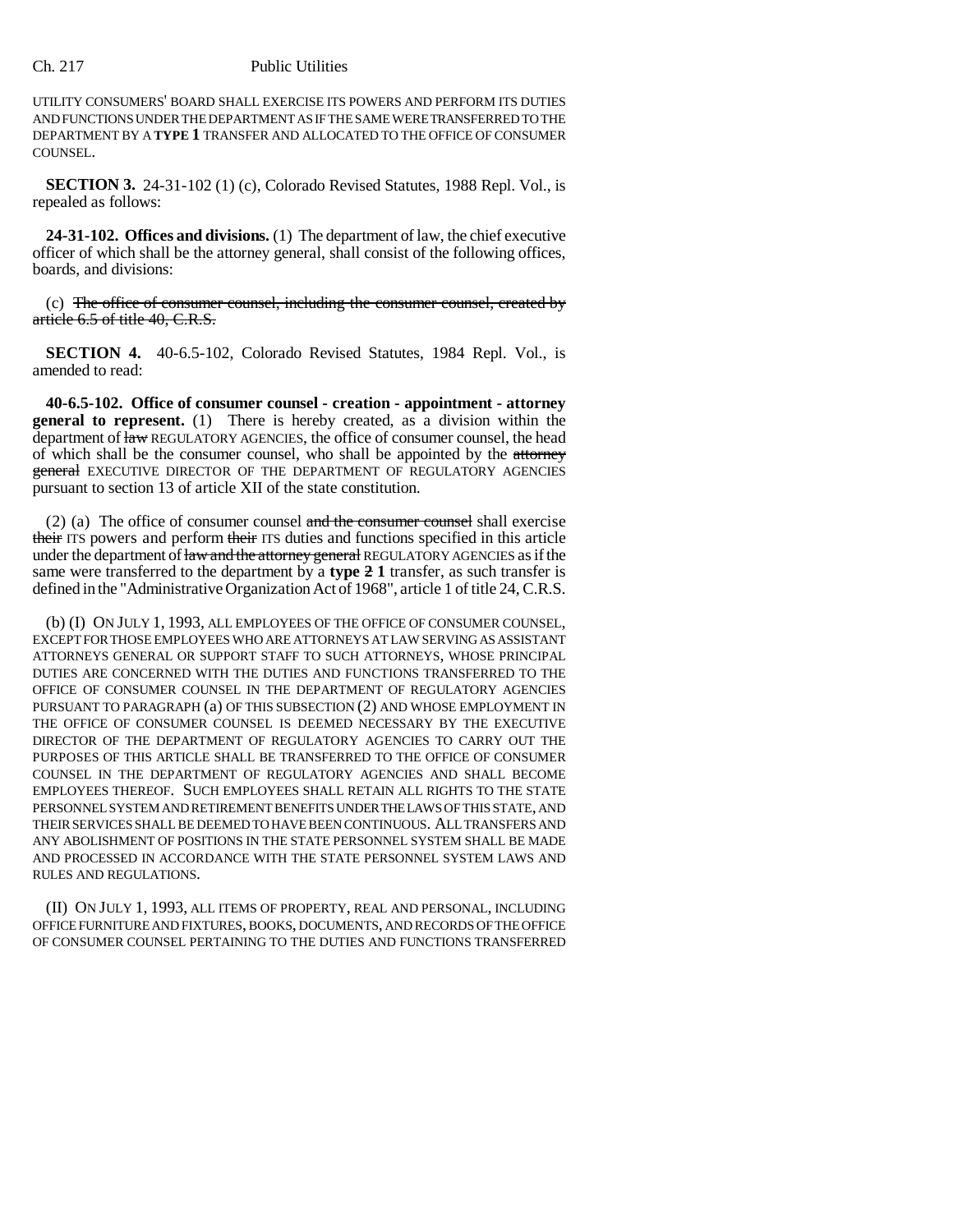TO THE OFFICE OF CONSUMER COUNSEL IN THE DEPARTMENT OF REGULATORY AGENCIES PURSUANT TO PARAGRAPH (a) OF THIS SUBSECTION (2) ARE TRANSFERRED TO THE OFFICE OF CONSUMER COUNSEL IN THE DEPARTMENT OF REGULATORY AGENCIES AND SHALL BECOME THE PROPERTY THEREOF.

(3) (a) THE OFFICE OF CONSUMER COUNSEL SHALL BE UNDER THE POLICY GUIDANCE OF THE UTILITY CONSUMERS' BOARD, WHICH BOARD IS HEREBY CREATED. THE BOARD SHALL EXERCISE ITS POWERS AND PERFORM ITS DUTIES AND FUNCTIONS SPECIFIED IN THIS ARTICLE UNDER THE DEPARTMENT OF REGULATORY AGENCIES AND THE EXECUTIVE DIRECTOR THEREOF AS IF THE SAME WERE TRANSFERRED TO THE DEPARTMENT BY A **TYPE 1** TRANSFER, AS SUCH TRANSFER IS DEFINED IN THE "ADMINISTRATIVE ORGANIZATION ACT OF 1968", ARTICLE 1 OF TITLE 24, C.R.S.

(b) THE BOARD SHALL CONSIST OF ELEVEN MEMBERS APPOINTED BY THE GOVERNOR. SUCH MEMBERS SHALL BE APPOINTED TO REPRESENT RESIDENTIAL, SMALL BUSINESS, AND AGRICULTURAL UTILITY CONSUMERS. SUCH MEMBERS SHALL, TO THE EXTENT POSSIBLE, BE PERSONS WITH EXPERTISE OR EXPERIENCE IN CONSUMER RELATED UTILITY MATTERS, UTILITIES MANAGEMENT, ECONOMICS, ACCOUNTING, FINANCING, ENGINEERING, PLANNING, OR UTILITIES LAW. IN MAKING APPOINTMENTS TO THE BOARD, THE GOVERNOR SHALL ENSURE THAT THE MEMBERSHIP OF THE BOARD REPRESENTS THE DIFFERENT GEOGRAPHIC AREAS OF THE STATE. OF THE MEMBERS OF THE BOARD APPOINTED FOR TERMS BEGINNING JULY 1, 1993, FIVE OF SUCH MEMBERS SHALL BE APPOINTED FOR TERMS OF TWO YEARS AND SIX SHALL BE APPOINTED FOR TERMS OF FOUR YEARS. THEREAFTER, MEMBERS OF THE BOARD SHALL BE APPOINTED FOR TERMS OF FOUR YEARS. THE GOVERNOR SHALL NOT APPOINT ANY MEMBER OF THE BOARD IF SUCH PERSON HAS ANY CONFLICT OF INTEREST WITH SUCH PERSON'S DUTIES AS A MEMBER OF THE BOARD. THE GOVERNOR MAY REMOVE ANY BOARD MEMBER FOR MISCONDUCT, INCOMPETENCE, OR NEGLECT OF DUTY. BOARD MEMBERS SHALL SERVE WITHOUT COMPENSATION, BUT MEMBERS WHO RESIDE OUTSIDE THE COUNTIES OF DENVER, JEFFERSON, ADAMS, ARAPAHOE, BOULDER, AND DOUGLAS SHALL BE ENTITLED TO REIMBURSEMENT FOR REASONABLE ACTUAL EXPENSES TO ATTEND BOARD MEETINGS IN DENVER. THE BOARD SHALL MEET AT LEAST SIX TIMES PER YEAR.

(c) IT IS THE DUTY OF THE BOARD TO REPRESENT THE PUBLIC INTEREST OF COLORADO UTILITY USERS AND, SPECIFICALLY, THE INTERESTS OF RESIDENTIAL, AGRICULTURAL, AND SMALL BUSINESS USERS, BY PROVIDING GENERAL POLICY GUIDANCE AND OVERSIGHT FOR THE OFFICE OF CONSUMER COUNSEL AND THE CONSUMER COUNSEL IN THE PERFORMANCE OF THEIR STATUTORY DUTIES AND RESPONSIBILITIES AS SPECIFIED IN THIS ARTICLE. THE POWERS AND DUTIES OF THE BOARD SHALL INCLUDE, BUT NOT BE LIMITED TO, THE FOLLOWING:

(I) PROVIDING GENERAL POLICY GUIDANCE TO THE OFFICE OF CONSUMER COUNSEL REGARDING RULE-MAKING MATTERS, LEGISLATIVE PROJECTS, GENERAL ACTIVITIES, AND PRIORITIES OF THE OFFICE;

(II) GATHERING DATA AND INFORMATION AND FORMULATING POLICY POSITIONS TO ADVISE THE OFFICE OF CONSUMER COUNSEL IN PREPARING ANALYSIS AND TESTIMONY IN LEGISLATIVE HEARINGS ON PROPOSED LEGISLATION AFFECTING THE INTERESTS OF RESIDENTIAL, SMALL BUSINESS, AND AGRICULTURAL UTILITY USERS;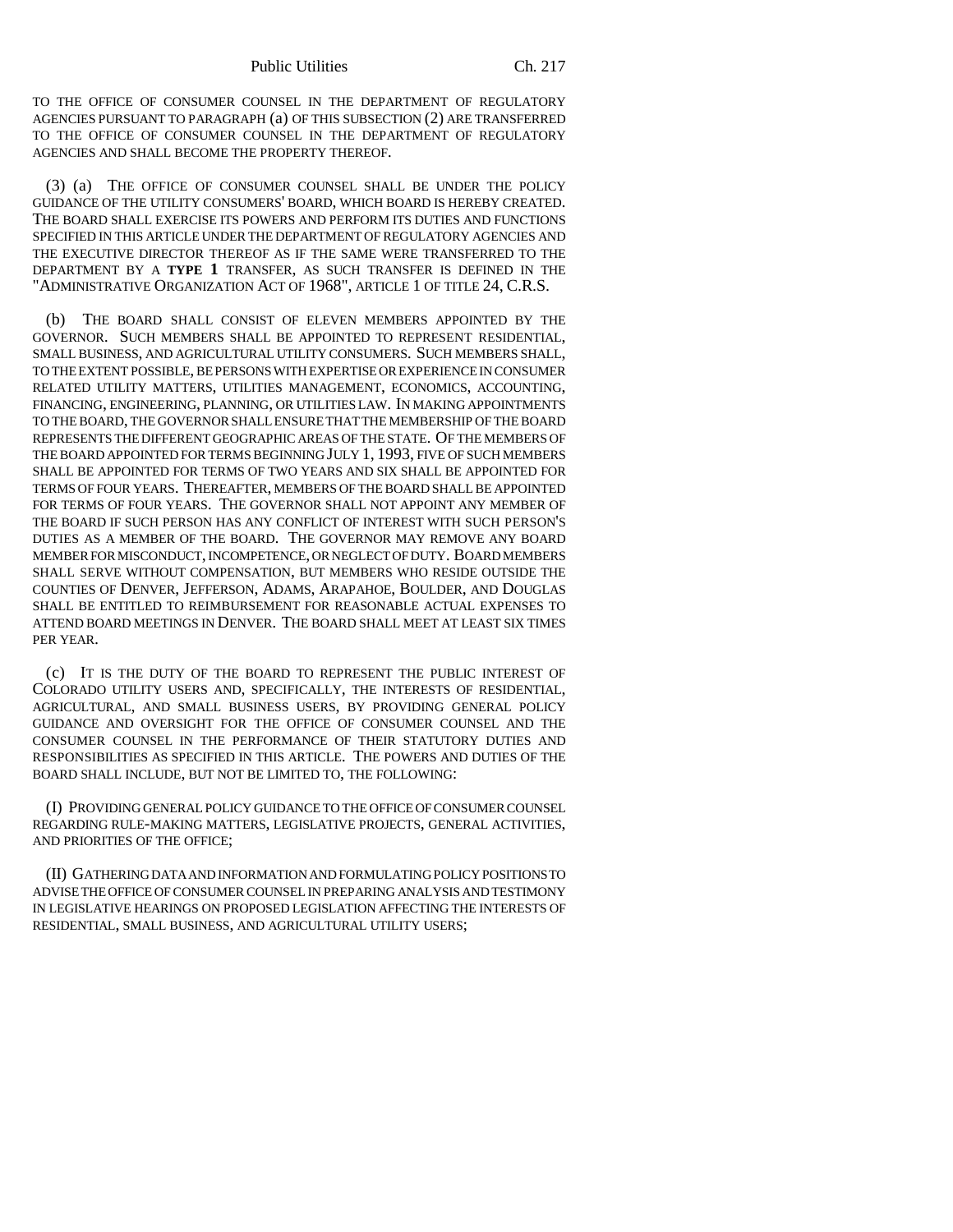## Ch. 217 Public Utilities

(III) REVIEWING THE PERFORMANCE OF THE OFFICE OF CONSUMER COUNSEL ANNUALLY AND REPORTING EACH SUCH EVALUATION BY JANUARY 30 OF EACH YEAR TO THE BUSINESS AFFAIRS AND LABOR COMMITTEES OF THE SENATE AND HOUSE OF REPRESENTATIVES. EACH SUCH REPORT SHALL BE MADE AVAILABLE TO ALL MEMBERS OF THE GENERAL ASSEMBLY.

(IV) CONFERRING WITH THE EXECUTIVE DIRECTOR OF THE DEPARTMENT OF REGULATORY AGENCIES ON THE HIRING OF THE CONSUMER COUNSEL AND CONSULTING WITH SUCH EXECUTIVE DIRECTOR ON THE ANNUAL PERFORMANCE EVALUATION OF THE OFFICE OF CONSUMER COUNSEL AND THE CONSUMER COUNSEL.

(4) IT IS THE DUTY OF THE ATTORNEY GENERAL TO ADVISE THE OFFICE OF CONSUMER COUNSEL AND THE BOARD IN ALL LEGAL MATTERS AND TO PROVIDE REPRESENTATION IN PROCEEDINGS IN WHICH THE OFFICE OF CONSUMER COUNSEL PARTICIPATES.

**SECTION 5.** 40-6.5-108, Colorado Revised Statutes, 1984 Repl. Vol., as amended, is amended to read:

**40-6.5-108. Office of consumer counsel subject to termination.** (1) Unless continued by the general assembly, the office of consumer counsel AND THE UTILITY CONSUMERS' BOARD shall terminate on Huly 1, 1993 JULY 1, 1998.

(2) The provisions of section 24-34-104  $\left(5\right)$  to  $\left(12\right)$ , C.R.S., concerning a wind-up period, an analysis and evaluation, public hearings, and claims by or against an agency shall apply to the office of consumer counsel; except that the attorney general shall perform the duties of the executive director of the department of regulatory agencies set forth under such section and the factors listed in section 24-34-104 (9) (b), C.R.S., which are applicable only to regulatory agencies shall not be considered. THE TERMINATION SCHEDULE FOR REGULATORY BODIES OF THE STATE UNLESS EXTENDED AS PROVIDED IN THAT SECTION, ARE APPLICABLE TO THE OFFICE OF CONSUMER COUNSEL AND THE UTILITY CONSUMERS' BOARD.

**SECTION 6.** 40-6.5-109, Colorado Revised Statutes, 1984 Repl. Vol., is repealed as follows:

**40-6.5-109. Consumer counsel report.** The consumer counsel shall report to the general assembly no later than July 1, 1987, all of the moneys which the existence of the counsel has saved consumers as defined herein due to the existence of the counsel between July 1, 1984, and July 1, 1987.

**SECTION 7.** 24-34-104 (27.5), Colorado Revised Statutes, 1988 Repl. Vol., as amended, is amended BY THE ADDITION OF A NEW PARAGRAPH to read:

**24-34-104. General assembly review of regulatory agencies and functions for termination, continuation, or reestablishment.** (27.5) (f) THE FOLLOWING DIVISION AND BOARD IN THE DEPARTMENT OF REGULATORY AGENCIES SHALL TERMINATE JULY 1, 1998: THE UTILITY CONSUMERS' BOARD AND THE OFFICE OF CONSUMER COUNSEL, CREATED IN ARTICLE 6.5 OF TITLE 40, C.R.S.

**SECTION 8. Transfer of appropriations.** (1) Any appropriation made in the